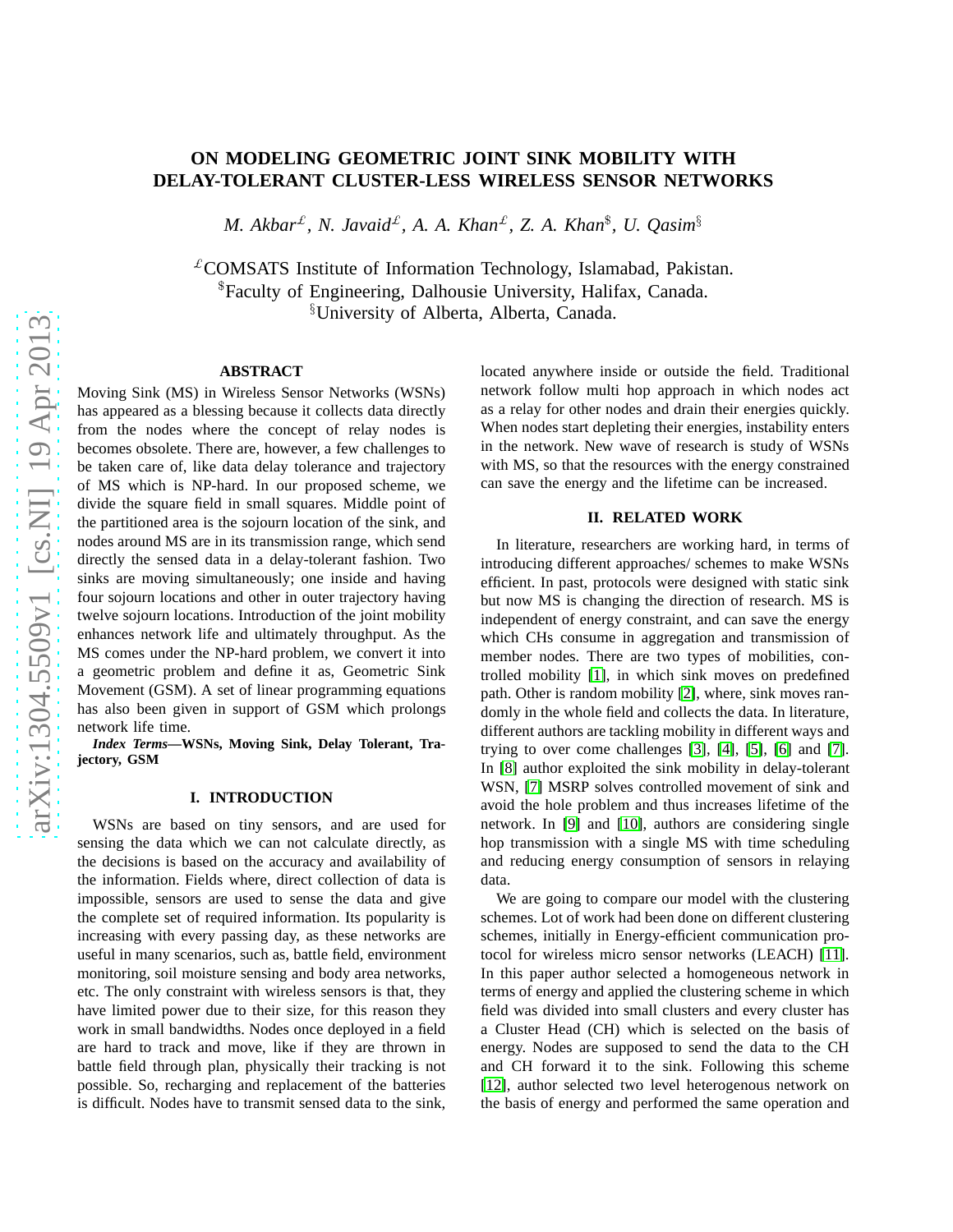get improved results. In above mentioned both schemes threshold is defined for nodes both, advanced and normal, which decides the criteria of election of CH in every epoch. Every node has knowledge of network energy and it uses election probability and become CH on the basis of remaining energy. When nodes reach at the threshold, sink can check the heterogeneity of the network.

# **III. MOTIVATION**

Introducing mobility with the sink increases network life time. The load between nodes is distributed and every node directly transmits data to the sink. MS is considered as a vehicle which is able to refill fuel or recharge its battery. Issues with a MS are different as compared to the static sink. Looking for any optimal sink trajectory is related to NP-hard [\[13\]](#page-4-12). Here, for the simplicity it is converted into a geometric sink model. Speed of the sink is selected intuitively, as it should not be very fast that nodes may not be able to transfer complete information and also not very slow that nodes which are waiting for sink start overflowing the data. MS is passing through the trajectory and harvesting the data from the nodes.

In [\[12\]](#page-4-11), two level heterogenous network was proposed for gathering data through clustering. Energy is consumed in cluster formation and in electing CHs. Also, CH acts as a relay for the other CHs which are far from sensing range of the sink, otherwise if they follow direct transmission then the CH which are far from sink will have to use double transmission energy. In our model we have considered two level network consisting on normal and advance nodes where deployment of nodes is random. Two sinks move on the pre-defined pattern and gather data. To save the energy we introduced sleep and awake modes; when MS enters in sensing range of a sensor they are awake and transmit the data to the sink and if sink is out of range they stay in sleep mode.

#### **IV. NETWORK MODEL**

WSN is modeled as directed graph  $G = (\mathcal{V}, \mathcal{E})$ , where  $V = V \cup S$ .  $|V| = N$ , set of wireless sensor nodes, S is the set of sinks with  $|S| = K$ . For all  $i, j \in V$ ,  $\exists (i, j) \in \mathcal{E}$  if and only if  $i$  and  $j$  are within a square transmission range  $r_{tx}$ .

- All the sinks are moving at the same time means, their movement is synchronous. Sink movement is equally distributed on all locations in every epoch  $n = 0, 1, 2, ...$ All the data is transferred to sink before it further proceed to next location, so, there is no data is pending between epochs. During node to sink, data delivery is representing by  $C_j$ , and it is defined as  $C_j \in [0,1, C_j = 1]$  if sink sojourn location is  $v_j$ ; otherwise  $C_j = 0, 1 \le j \le n$ .

 $x_{ij} \in 0, 1$ , when sink is at location  $v_j$ , then  $x_{ij} = 1$ , where  $v_j, 0 \leq i, j \leq n$ .  $x_{ij}$  is the rate of information.

- The sensor nodes are two level heterogeneous stationary

network. Initial energy is  $E_0$  for normal nodes and for advanced nodes it is  $(1 + \alpha)E_0$ , it is  $\alpha$  times greater than normal nodes. We are considering energy consumption only in transmission and reception of the information.

- Network lifetime is define here as, the time interval until first node dies. When the energy of node is deplete, node dies and after the death of first nodes instability period of the network starts.

By using above assumptions we are now formulating the optimization problem of finding maximum lifetime using mobile sinks on different trajectories with delay tolerant behaviour.

$$
Maximize T = \sum_{m} t_m \tag{1}
$$

subject to:

$$
\sum_{s \in S} C_j(n) = 1 \qquad \forall j \in V \tag{2a}
$$

$$
\sum_{e^-} f_i(n) - \sum_{e^+} f_i(n) = X \qquad \forall i \in V \qquad (2b)
$$

$$
\sum_{m} t_m \left( \sum_{i \in N} E_{ij}^{tm} + \sum_{k \in N} E_{ki}^{rm} \right) \le E_{initial} \qquad \forall i, j, k \in N
$$
\n(2c)

$$
\begin{array}{ccc}\n & & (2c) \\
\sqrt{2} & & (2c) \\
\end{array}
$$

$$
x_{ij} - R_{ij} \le 0 \qquad \forall i, j \tag{2d}
$$

$$
x_{ij}, \quad t_i \ge 0 \qquad \forall i, j \tag{2e}
$$

where,  $e^- = \{e \in E \mid e = (v, n), n \in V\}$  and  $e^- = \{e \in E \mid e = (n, v), n \in V\}.$  The function  $f_i$ is the amount of data send over an edge during epoch  $n.$  In equation (1) defines the objective function which is maximization of lifetime. Equation (2a) shows that in one epoch only one sink is locating at a node,equation (2b) is a flow constraint,  $X$  is the total packets in epoch  $n$ , which is difference between the received and transmitted flow. Equation (2c) is the energy conservation equation. Equation (2d) is the rate constraint which is explaining that total information rate which is flowing through the link  $(i, j)$  should not exceed the link capacity  $R_{ij}$  which is the upper bound of the transmission rate.

# **IV-A. GSM**

Movement of the sink on predefined trajectory belongs to NP- hard problem. To simplify this problem, we have converted it into simple geometric case, GSM. Under consideration network is scalable, and assumption is that field will be remain square. Main objective for all the assumptions is to maximize the network life time and introducing delay tolerant characteristic in the field. We have divided field in such a way that all nodes find minimum distance from the sink, and sinks are mobile without having energy constraint.  $d_i = |s_k - NUC(v)|$ , shows that  $d_i$  is the Euclidean distance between sink  $s_k$  and Node Under Consideration (NUC). Here,  $s \in S$  and  $v \in V$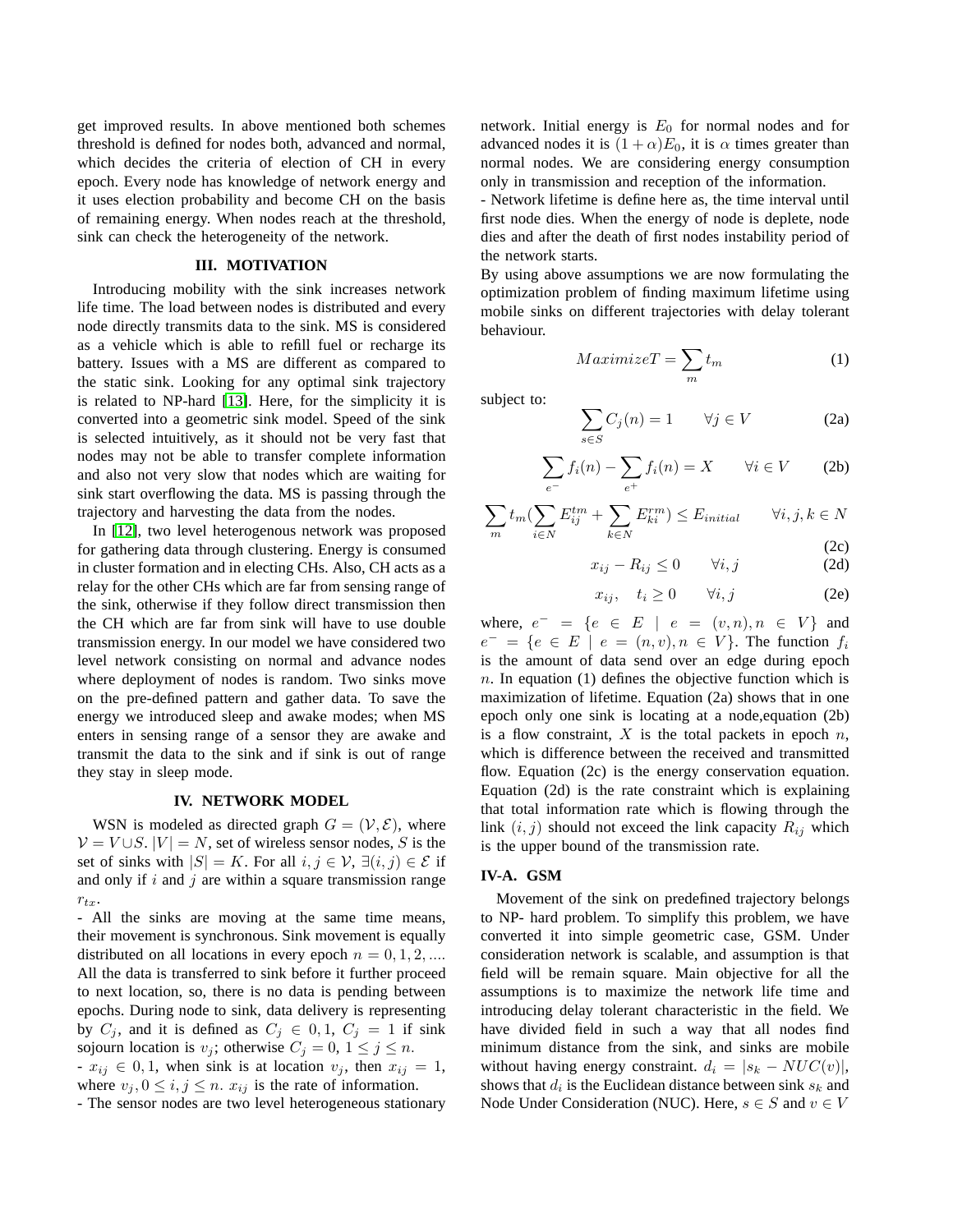during epoch  $n$ . According to basic network calculus delay bound  $D_i$  is defined as [\[14\]](#page-4-13):

$$
D_i = h(\overline{\alpha}_i), \beta_i)
$$
\n(3)

$$
= Sup_{s\geq 0}\{inf\{\tau \geq 0 : \overline{\alpha}_i(s) \leq \beta_i(s+\tau)\}\} \qquad (4)
$$

$$
\overline{D}_i = \sum_{i \in v} D_i \tag{5}
$$

$$
\overline{D} = max_{i=1,\dots,N} \overline{D}_i.
$$
 (6)

Where,  $\overline{\alpha}_i$  is the sensed input and  $\beta_i$  is service curve. This analysis is for FIFO scheduling at the sensor nodes, which is use in the common practical cases.



Fig. 1. Network Topology

In our model we divided square field into small square regions, shown in fig 1. There are sixteen small squares in a considered square field, twelve out of sixteen are lying on the outer boundary and four are inside this boundary. In the outer boundary, we have considered separate area in which one sink is gathering data while second sink is supposed to collect the data from inner region. These two sinks start their journey simultaneously for the data collection from the respective regions where, the trajectories of sinks are square too. One sink is collecting data from inner squares and other is from outer squares. We predefined the trajectories and the sink locations, in every square; sink will stop in the middle of it will receive data from the nodes directly. When sink moves forward from the current location the nodes lying in that small square will observe sleep mode and the nodes which come under the new stop region will be awake and start transmission. Only

those nodes will be active in both trajectories which are present in the portioned region where MS is present. The transmission range is set accordingly maximum distance a node can have from the sink is  $d_i = \sqrt{2}x$ , and the distance between two sojourn locations is  $d_{min} = 2x$  and two different trajectories sojourn location is  $d_{max} = 2\sqrt{2}x$ , as shown in fig. 2.



Fig. 2. Depicting  $d_{max}$  and  $d_{min}$ 

# **V. SIMULATION RESULTS**

We perform our simulations in a WSN with the dimensions of  $100m \times 100m$ . Total number of nodes deployed in a network are  $N = 100$ , in which 10% are advanced and remaining are normal nodes. Placement of the nodes in the field is random, it means both horizontal and vertical axes are selected randomly within the upper and lower values of network. We are considering joint sinks, one is moving in inner square trajectory, and second is in outer square trajectory. The maximum distance of the nodes with the MS related to their partitioned squares is  $d_{min}$ . Initially energy assigned to the normal node is 0.5Joules and in advanced nodes is 1joule. We have compared our simulation results with SEP and LEACH.

In fig. 2 we have compared the results of our proposed scheme GSM with the SEP and LEACH. First node of the LEACH runs out in First node of the SEP depleted in 1000 rounds and after that within few rounds nodes will be dead, almost in 1500 rounds whole network is dead. Now look at the SEP its performance is better than the LEACH, its first node dies at 1150th round and after that normal nodes die in few more rounds the advanced nodes keep alive the system upto 2000th round. SEP is performing better than LEACH as it has 10% advanced nodes, and these nodes get maximum chance of becoming CH. Energy is utilized in aggregation, reception and transmission. Due to advanced nodes SEP is performing good. Now comparing SEP with our proposed GSM, it is also virtually divided in small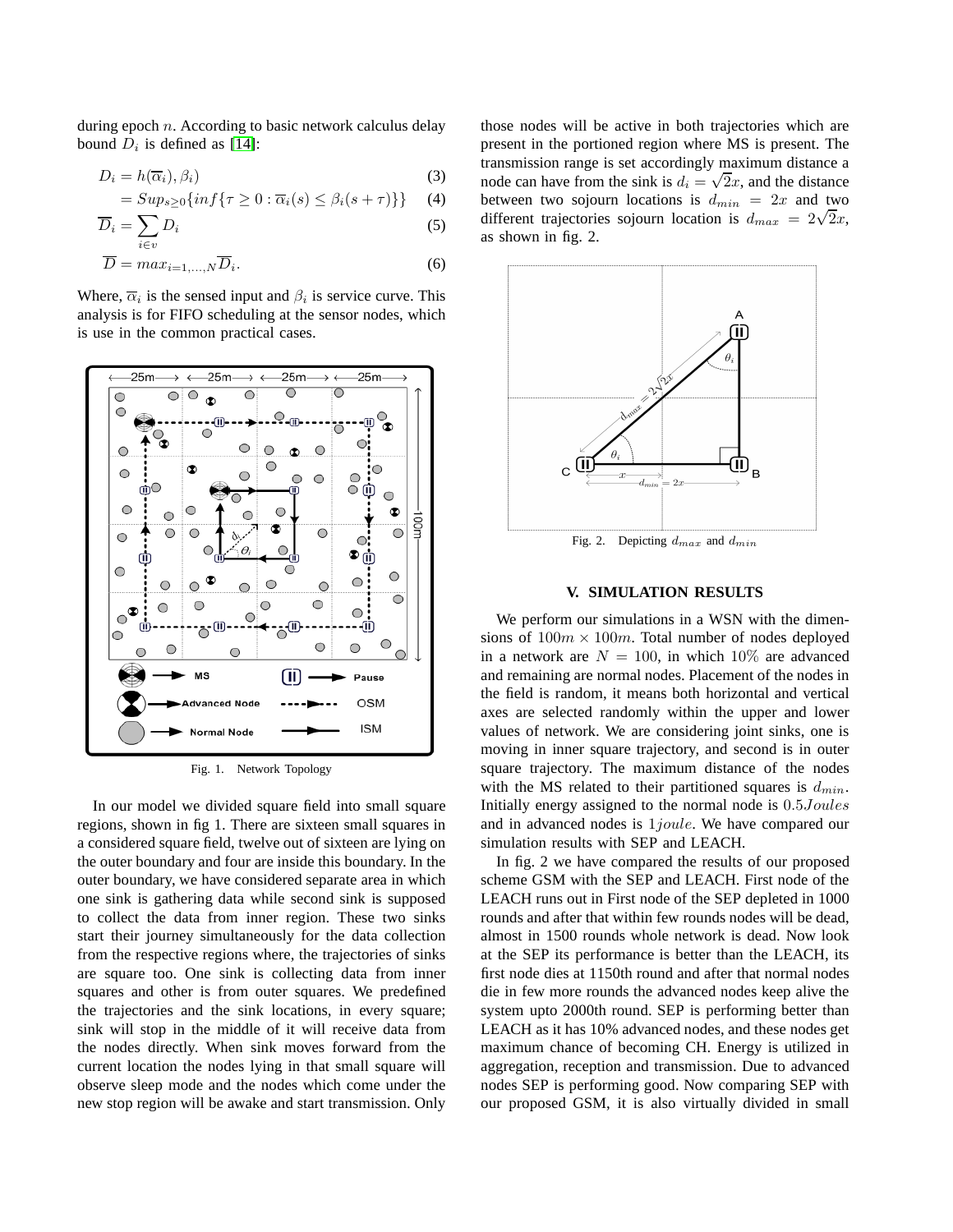

Fig. 3. Number of alive nodes per round

regions with a defined geometry. CHs are replaced by MSs, here, energy consumption of aggregation and election of CH is saved. As the whole network is efficiently divided into regions and MS observes fixed path and nodes are delay-tolerant, this results in saving energy and prolonging the network life. As first node dies in 2400th round and last in 2600th, stability period is enhanced as compared to previous schemes. After the death of the first node, remaining nodes deplete quickly as compared to others.



Fig. 4. Throughput of the network

In fig. 3 results of the throughput are compared. Throughput is defined as total data sent to the sink, sensed

by sensors. Heterogeneity increases the stability and ultimately throughput. It also depends upon the link capacity; if all nodes send data at a time, a bottle neck will be created and throughput will decrease, as there are chances of data loss. In joint square sinks throughput is increased because nodes in the network observe sleep and awake mode. As the field is divided in to the small squares, when MS stops at any sojourn location the related square of that stop become awake and starts sending sensed data when MS stops at any sojourn location. Due to staying in sleep mode when MS is busy in collecting data from the far stops, nodes minimize their energy consumption. Also nodes are saving energy by not acting as a relay for data transmission and CH selection. Throughput of LEACH and SEP is close to each other as SEP is extended by adding 10% advanced nodes. After the death of first node, network enters in the instability region and remains constant. Throughput of the joint square sink is significantly greater in stable and as well as in instable region. Plots for the dead nodes are



Fig. 5. No. of dead nodes per round

shown in fig. 4. Network lifetime is defined as the time span in which all the nodes are alive. When first node is dead an instable period starts and after few rounds whole network becomes dead. The main emphasis is on load balancing and energy reservation. In given plots LEACH enters in the instable period earlier as compared to SEP. Our joint sinks is performing much better than both. Load is well balanced between the nodes which are also saving their energy while in sleep mode. Above figures show that our proposed scheme of joint sink mobility performs significantly better than conventional clustering schemes. As we have used the concept of joint sink mobility in GSM, in which two sinks are moving inside the sensing field and